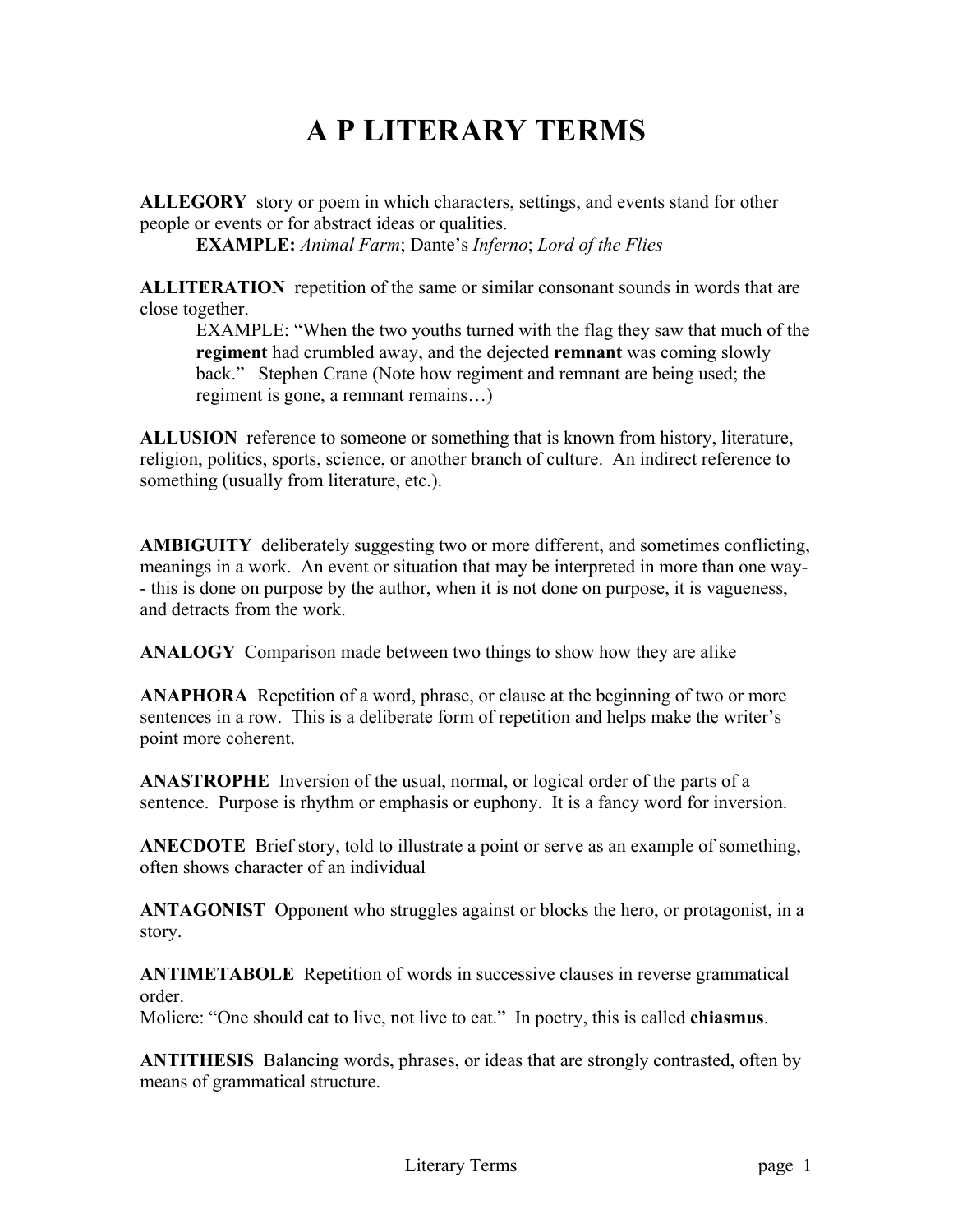**ANTIHERO** Central character who lacks all the qualities traditionally associated with heroes. may lack courage, grace, intelligence, or moral scruples.

**ANTHROPOMORPHISM** attributing human characteristics to an animal or inanimate object (Personification)

**APHORISM** brief, cleverly worded statement that makes a wise observation about life, or of a principle or accepted general truth. Also called **maxim, epigram.**

**APOSTROPHE** calling out to an imaginary, dead, or absent person, or to a place or thing, or a personified abstract idea. If the character is asking a god or goddess for inspiration it is called an **invocation**.

Josiah Holland ---"Loacöon! Thou great embodiment/ Of human life and human history!"

**APPOSITION** Placing in immediately succeeding order of two or more coordinate elements, the latter of which is an explanation, qualification, or modification of the first (often set off by a colon). Paine: "These are the times that try men's souls: The summer soldier and the sunshine patriot will in this crisis, shrink from the service of his country; but he that stands it Now, deserves the love and thanks of man and woman."

**ASSONANCE** the repetition of similar vowel sounds followed by different consonant sounds especially in words that are together.

**ASYNDETON** Commas used without conjunction to separate a series of words, thus emphasizing the parts equally: instead of X, Y, and Z... the writer uses  $X, Y, Z, \ldots$  see polysyndeton.

**BALANCE** Constructing a sentence so that both halves are about the same length and importance. Sentences can be unbalanced to serve a special effect as well.

**CHARACTERIZATION** the process by which the writer reveals the personality of a character.

**INDIRECT CHARACTERIZATION** the author reveals to the reader what the character is like by describing how the character looks and dresses, by letting the reader hear what the character says, by revealing the character's private thoughts and feelings, by revealing the characters effect on other people (showing how other characters feel or behave toward the character), or by showing the character in action. Common in modern literature

**DIRECT CHARACTERIZATION** the author tells us directly what the character is like: sneaky, generous, mean to pets and so on. Romantic style literature relied more heavily on this form.

**STATIC CHARACTER** is one who does not change much in the course of a story.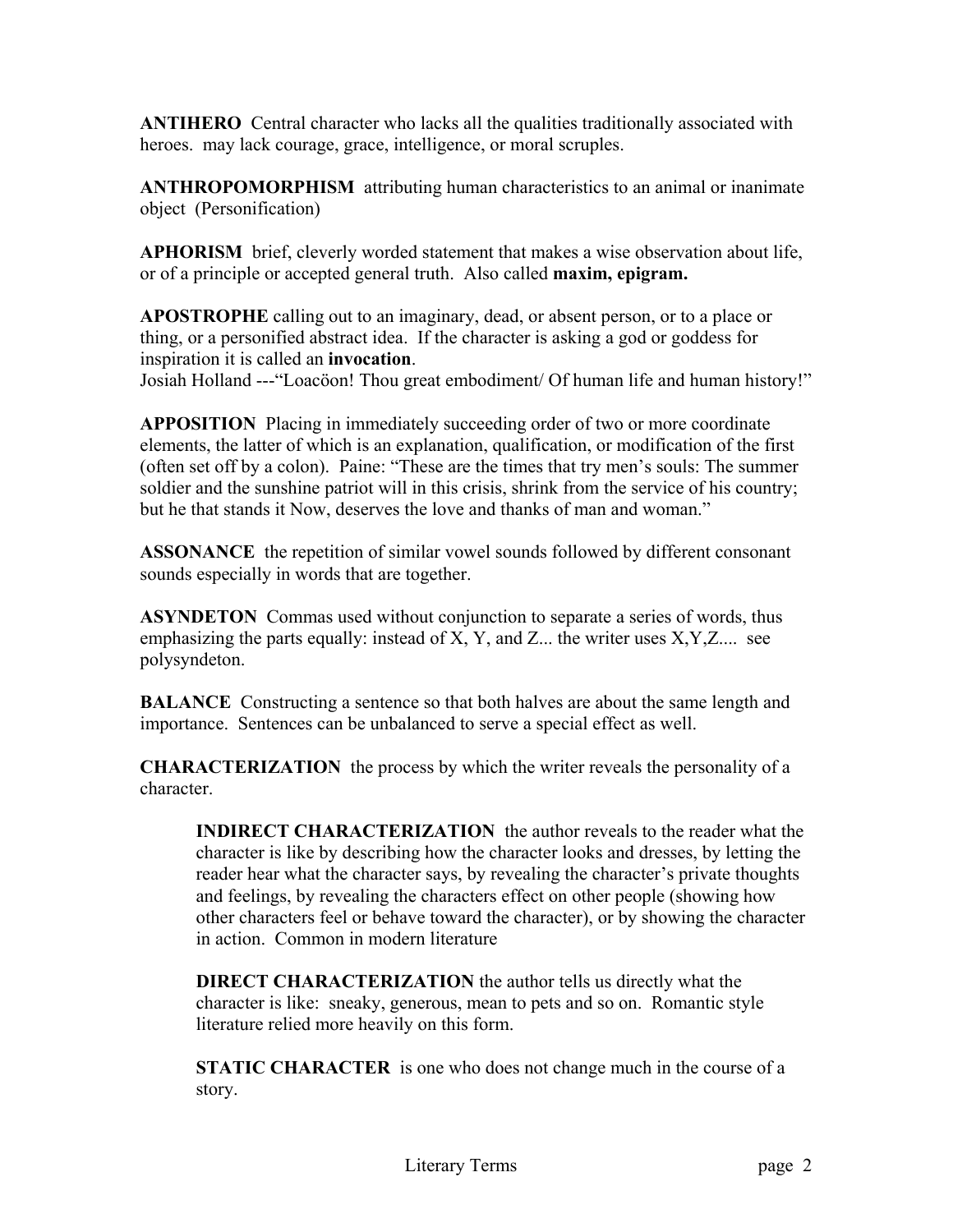**DYNAMIC CHARACTER** is one who changes in some important way as a result of the story's action.

FLAT CHARACTER has only one or two personality traits. They are one dimensional, like a piece of cardboard. They can be summed up in one phrase.

**ROUND CHARACTER** has more dimensions to their personalities---they are complex, just a real people are.

**CHIASMUS** In poetry, a type of rhetorical balance in which the second part is syntactically balanced against the first, but with the parts reversed. Coleridge: "Flowers are lovely, love is flowerlike." In prose this is called **antimetabole**.

**CLICHE** is a word or phrase, often a figure of speech, that has become lifeless because of overuse. Avoid clichés like the plague. (That cliché is intended.)

**COLLOQUIALISM** a word or phrase in everyday use in conversation and informal writing but is inappropriate for formal situations. Example: "He's **out of his head** if he thinks I'm **gonna go for** such a stupid idea.

**COMEDY** in general, a story that ends with a happy resolution of the conflicts faced by the main character or characters.

**CONCEIT** an elaborate metaphor that compares two things that are startlingly different. Often an extended metaphor.

**CONFESSIONAL POETRY** a twentieth century term used to describe poetry that uses intimate material from the poet's life.

**CONFLICT** the struggle between opposing forces or characters in a story.

**EXTERNAL CONFLICT** conflicts can exist between two people, between a person and nature or a machine or between a person a whole society.

**INTERNAL CONFLICT** a conflict can be internal, involving opposing forces within a person's mind.

**CONNOTATION** the associations and emotional overtones that have become attached to a word or phrase, in addition to its strict dictionary definition.

**COUPLET** two consecutive rhyming lines of poetry.

**DIALECT** a way of speaking that is characteristic of a certain social group or of the inhabitants of a certain geographical area.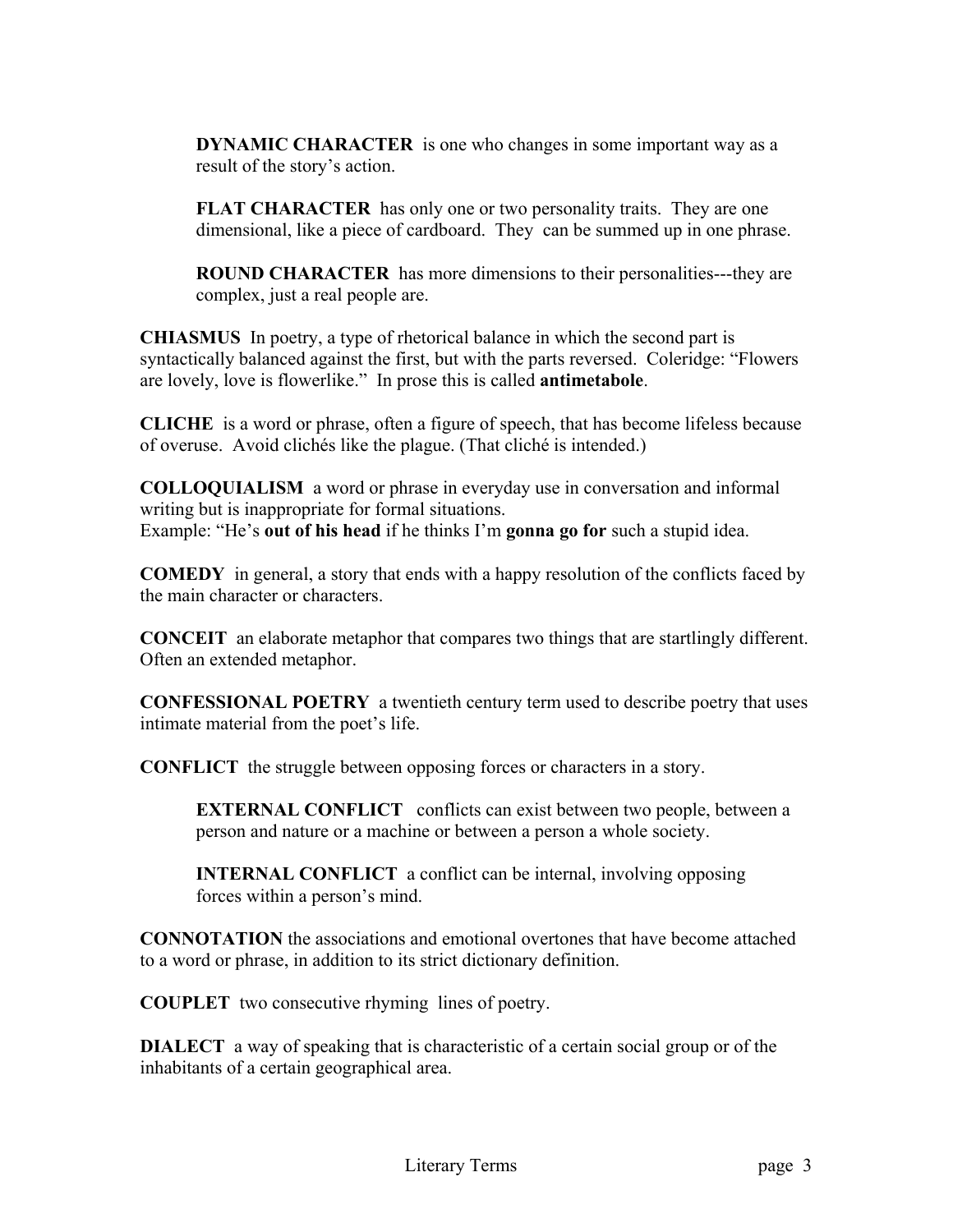**DICTION** a speaker or writer's choice of words.

**DIDACTIC** form of fiction or nonfiction that teaches a specific lesson or moral or provides a model of correct behavior or thinking.

**ELEGY** a poem of mourning, usually about someone who has died. A **Eulogy** is great praise or commendation, a laudatory speech, often about someone who has died.

**EPANALEPSIS** device of repetition in which the same expression (single word or phrase) is repeated both at the beginning and at the end of the line, clause, or sentence. Voltaire: "Common sense is not so common."

**EPIC** a long narrative poem, written in heightened language , which recounts the deeds of a heroic character who embodies the values of a particular society.

**EPIGRAPH** a quotation or aphorism at the beginning of a literary work suggestive of the theme.

**EPISTROPHE** Device of repetition in which the same expression (single word or phrase) is repeated at the end of two or more lines, clauses, or sentences (it is the opposite of anaphora).

**EPITHET** an adjective or adjective phrase applied to a person or thing that is frequently used to emphasize a characteristic quality. "Father of our country" and "the great Emancipator" are examples. A **Homeric epithet** is a compound adjective used with a person or thing: "swift-footed Achilles"; "rosy-fingered dawn."

**ESSAY** a short piece of nonfiction prose in which the writer discusses some aspect of a subject.

## **ESSAY TYPES TO KNOW:**

**ARGUMENTATION** one of the four forms of discourse which uses logic, ethics, and emotional appeals (logos, ethos, pathos) to develop an effective means to convince the reader to think or act in a certain way.

**PERSUASION** relies more on emotional appeals than on facts

 **ARGUMENT** form of persuasion that appeals to reason instead of emotion to convince an audience to think or act in a certain way.

 **CAUSAL RELATIONSHIP** Form of argumentation in which the writer claims that one thing results from another, often used as part of a logical argument.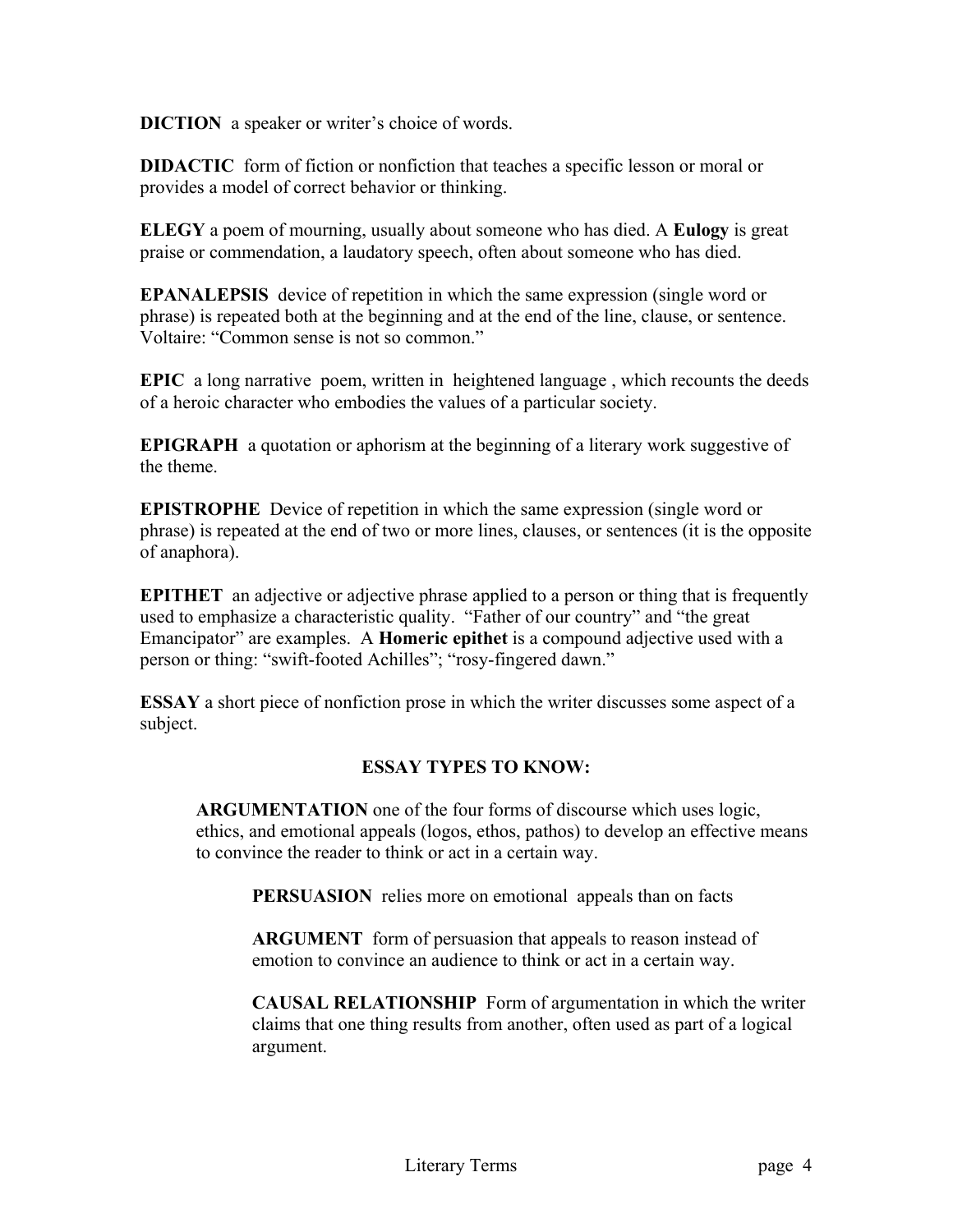**DESCRIPTION** a form of discourse that uses language to create a mood or emotion.

**EXPOSITION** one of the four major forms of discourse, in which something is explained or "set forth."

**NARRATIVE** the form of discourse that tells about a series of events.

**EXPLICATION** act of interpreting or discovering the meaning of a text, usually involves close reading and special attention to figurative language.

**FABLE** a very short story told in prose or poetry that teaches a practical lesson about how to succeed in life.

**FARCE** a type of comedy in which ridiculous and often stereotyped characters are involved in silly, far-fetched situations.

**FIGURATIVE LANGUAGE** Words which are inaccurate if interpreted literally, but are used to describe. Similes and metaphors are common forms.

**FLASHBACK** a scene that interrupts the normal chronological sequence of events in a story to depict something that happened at an earlier time.

**FOIL** A character who acts as contrast to another character. Often a funny side kick to the dashing hero, or a villain contrasting the hero.

**FORESHADOWING** the use of hints and clues to suggest what will happen later in a plot.

**FREE VERSE** poetry that does not conform to a regular meter or rhyme scheme.

**HYPERBOLE** a figure of speech that uses an incredible exaggeration or overstatement, for effect. "If I told you once, I've told you a million times…."

**HYPOTACTIC** sentence marked by the use of connecting words between clauses or sentences, explicitly showing the logical or other relationships between them. (Use of such syntactic subordination of just one clause to another is known as **hypotaxis**). I am tired because it is hot.

**IMAGERY** the use of language to evoke a picture or a concrete sensation of a person, a thing, a place, or an experience.

**INVERSION** the reversal of the normal word order in a sentence or phrase.

**IRONY** a discrepancy between appearances and reality.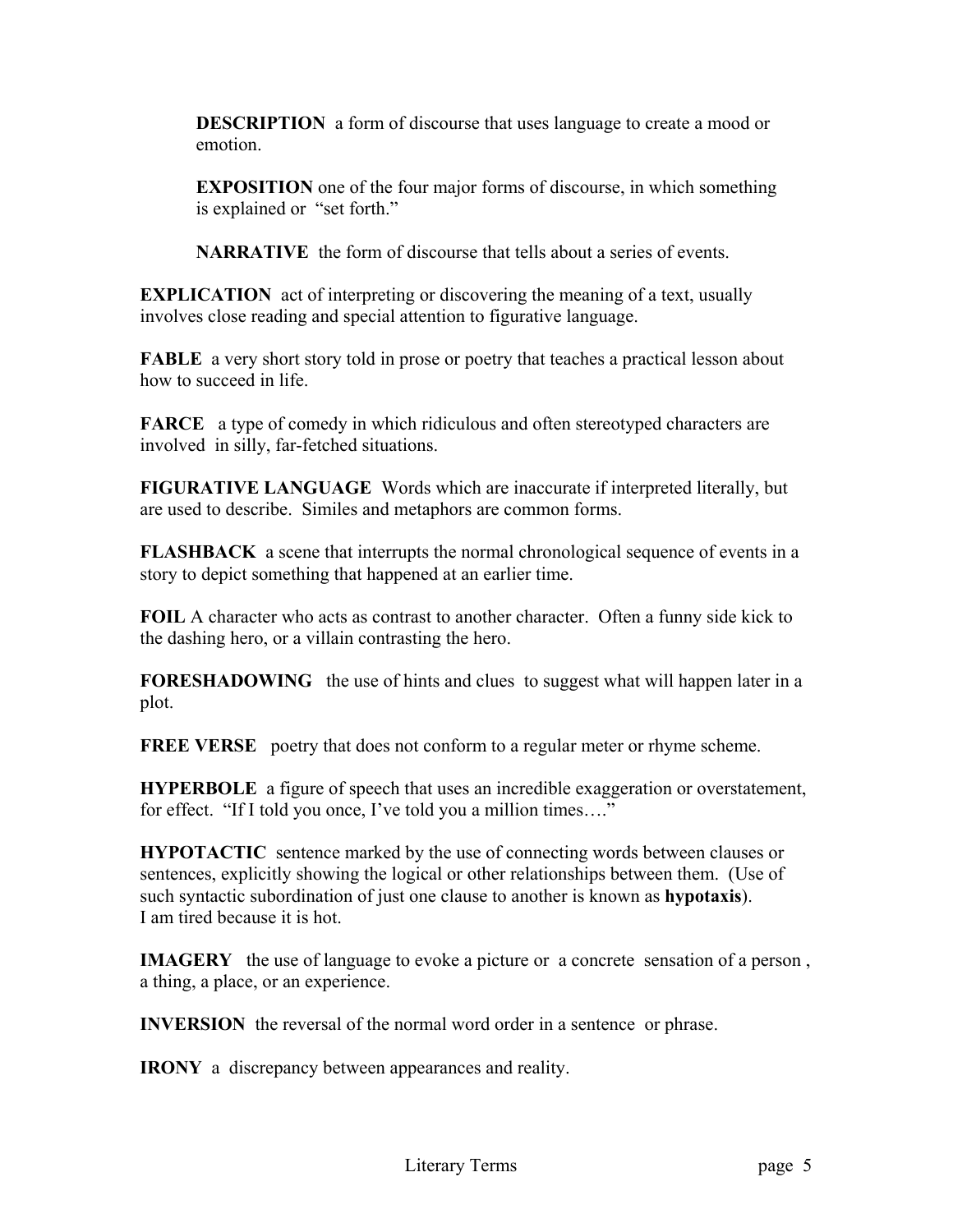**VERBAL IRONY** occurs when someone says one thing but really means something else.

**SITUATIONAL IRONY** takes place when there is a discrepancy between what is expected to happen, or what would be appropriate to happen, and what really does happen.

**DRAMATIC IRONY** is so called because it is often used on stage. A character in the play or story thinks one thing is true, but the audience or reader knows better.

**JUXTAPOSITION** poetic and rhetorical device in which normally unassociated ideas, words, or phrases are placed next to one another, creating an effect of surprise and wit. Ezra Pound: "The apparition of these faces in the crowd:/ Petals on a wet, black bough."

**Juxtaposition** is also a form of contrast by which writers call attention to dissimilar ideas or images or metaphors.

Martin Luther King: "Injustice anywhere is a threat to justice everywhere."

**LITOTES** is a form of understatement in which the positive form is emphasized through the negation of a negative form: Hawthorne--- "…the wearers of petticoat and farthingale…stepping forth into the public ways, and wedging their **not unsubstantial persons**, if occasion were, into the throng…"

**LOCAL COLOR** a term applied to fiction or poetry which tends to place special emphasis on a particular setting, including its customs, clothing, dialect and landscape.

**LOOSE SENTENCE** one in which the main clause comes first, followed by further dependent grammatical units. See **periodic sentence**.

Hawthorne: "Hester gazed after him a little while, looking with a half-fantastic curiosity to see whether the tender grass of early spring would not be blighted beneath him, and show the wavering track of this footsteps, sere and brown, across its cheerful verdure."

**LYRIC POEM** a poem that does not tell a story but expresses the personal feelings or thoughts of the speaker. A **ballad** tells a story.

**METAPHOR** a figure of speech that makes a comparison between two unlike things without the use of such specific words of comparison as like, as, than, or resembles.

**IMPLIED METAPHOR** does not state explicitly the two terms of the comparison: "I like to see it lap the miles" is an implied metaphor in which the verb lap implies a comparison between "it" and some animal that "laps" up water.

**EXTENDED METAPHOR** is a metaphor that is extended or developed as far as the writer wants to take it. (conceit if it is quite elaborate).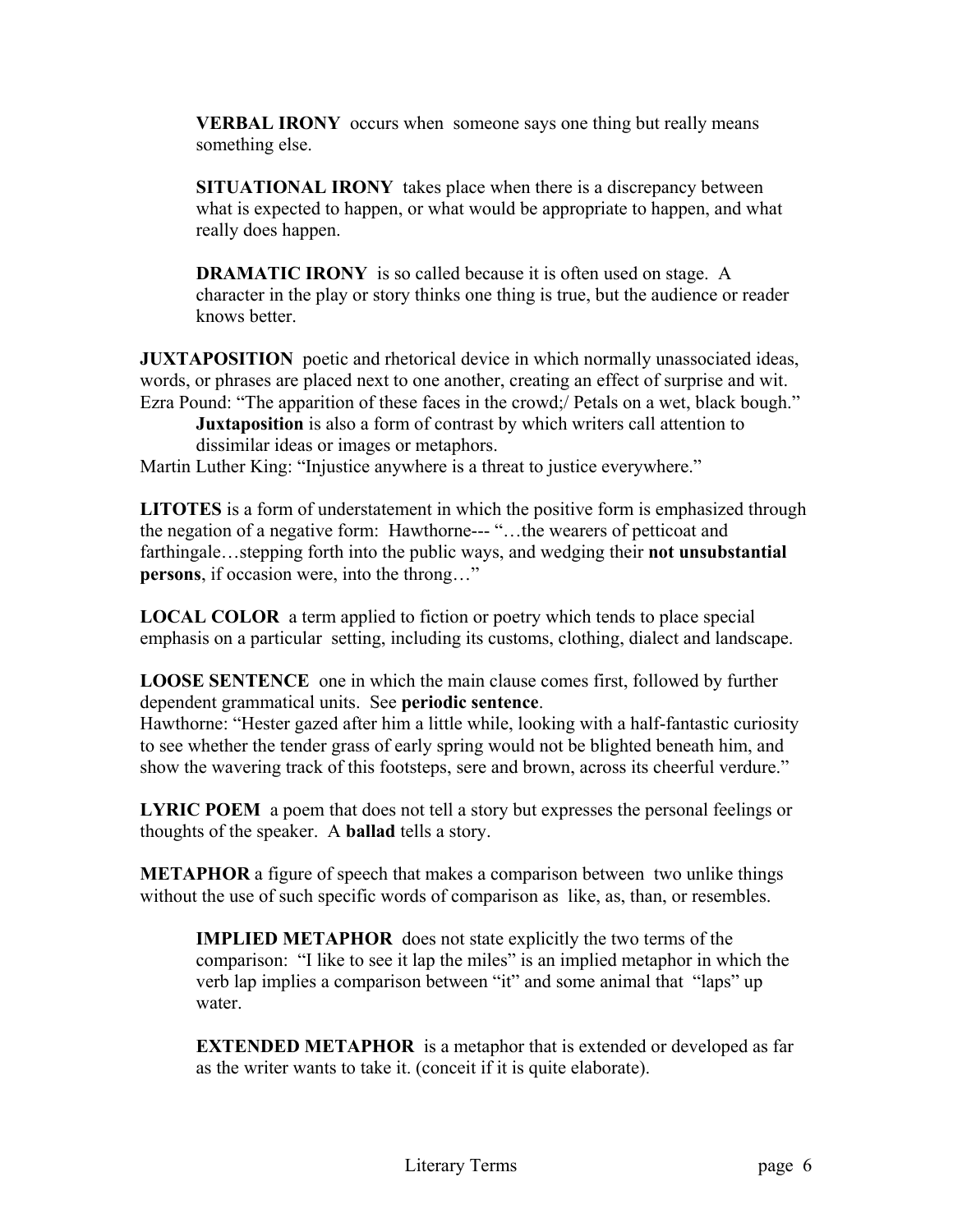**DEAD METAPHOR** is a metaphor that has been used so often that the comparison is no longer vivid: "The head of the house", "the seat of the government", "a knotty problem" are all dead metaphors.

**MIXED METAPHOR** is a metaphor that has gotten out of control and mixes its terms so that they are visually or imaginatively incompatible. "The President is a lame duck who is running out of gas."

**METONYMY** a figure of speech in which a person, place, or thing, is referred to by something closely associated with it. "We requested from the crown support for our petition." The crown is used to represent the monarch.

**MOOD** An atmosphere created by a writer's diction and the details selected.

**MOTIF** a recurring image, word, phrase, action, idea, object, or situation used throughout a work (or in several works by one author), unifying the work by tying the current situation to previous ones, or new ideas to the theme. Kurt Vonnegut uses "So it goes" throughout Slaughterhouse-Five to remind the reader of the senselessness of death.

**MOTIVATION** the reasons for a character's behavior.

**ONOMATOPOEIA** the use of words whose sounds echo their sense. "Pop." "Zap."

**OXYMORON** a figure of speech that combines opposite or contradictory terms in a brief phrase. "Jumbo shrimp." "Pretty ugly." "Bitter-sweet"

**PARABLE** a relatively short story that teaches a moral, or lesson about how to lead a good life.

**PARADOX** a statement that appears self-contradictory, but that reveals a kind of truth.

**KOAN** is a paradox used in Zen Buddhism to gain intuitive knowledge: "What is the sound of one hand clapping?"

**PARALLEL STRUCTURE** (parallelism) the repetition of words or phrases that have similar grammatical structures.

**PARATACTIC SENTENCE** simply juxtaposes clauses or sentences. I am tired: it is hot.

**PARODY** a work that makes fun of another work by imitating some aspect of the writer's style.

**PERIODIC** sentence that places the main idea or central complete thought at the end of the sentence, after all introductory elements.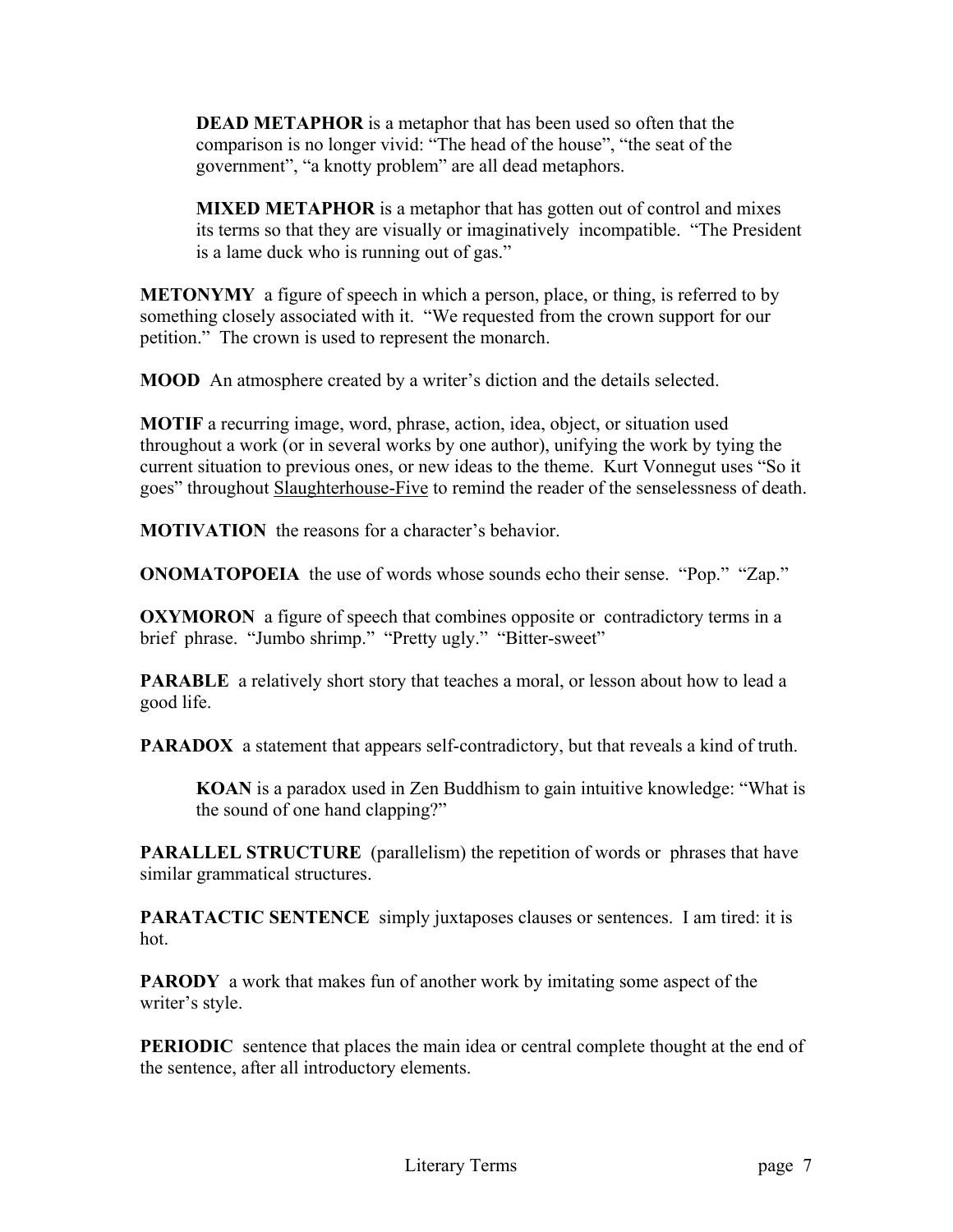**PERSONIFICATION** a figure of speech in which an object or animal is given human feelings, thoughts, or attitudes.

**PLOT** the series of related events in a story or play, sometimes called the storyline.

## **Characteristics of PLOT:**

**EXPOSITION** introduces characters, situation, and setting

**RISING ACTION** complications in conflict and situations (may introduce new ones as well)

**CLIMAX** that point in a plot that creates the greatest intensity, suspense, or interest. Also called "turning point"

**RESOLUTION** the conclusion of a story, when all or most of the conflicts have been settled; often called the denouement.

**POINT OF VIEW** the vantage point from which the writer tells the story.

**FIRST PERSON POINT OF VIEW** one of the characters tells the story.

**THIRD PERSON POINT OF VIEW** an unknown narrator, tells the story, but this narrator zooms in to focus on the thoughts and feelings of only one character.

**OMNISCIENT POINT OF VIEW** an omniscient or all knowing narrator tells the story, also using the third person pronouns. This narrator, instead of focusing on one character only, often tells us everything about many characters.

**OBJECTIVE POINT OF VIEW** a narrator who is totally impersonal and objective tells the story, with no comment on any characters or events.

**POLYSYNDETON** sentence which uses a conjunction with NO commas to separate the items in a series. Instead of X, Y, and Z... Polysyndeton results in X and Y and Z... Kurt Vonnegut uses this device.

**PROTAGONIST** the central character in a story, the one who initiates or drives the action. Usually the **hero** or **anti-hero**; in a **tragic hero**, like John Proctor of The Crucible, there is always a **hamartia**, or **tragic flaw** in his character which will lead to his downfall.

**PUN** a "play on words" based on the multiple meanings of a single word or on words that sound alike but mean different things.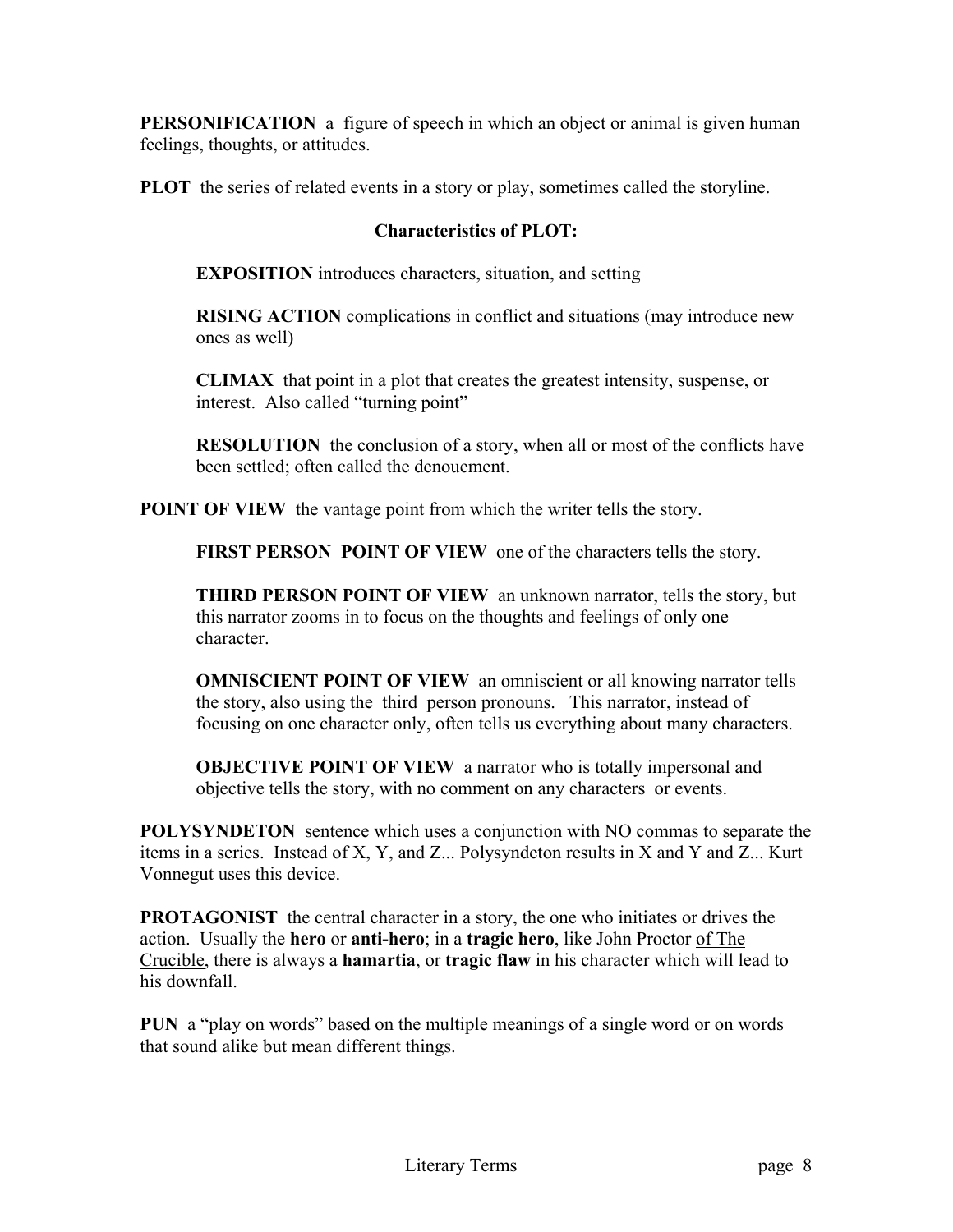**QUATRAIN** a poem consisting of four lines, or four lines of a poem that can be considered as a unit.

**REFRAIN** a word, phrase, line, or group of lines that is repeated, for effect, several times in a poem.

**RHYTHM** a rise and fall of the voice produced by the alternation of stressed and unstressed syllables in language.

**RHETORIC** Art of effective communication, especially persuasive discourse.

**RHETORICAL QUESTION** a question asked for an effect, and not actually requiring an answer.

**ROMANCE** in general, a story in which an idealized hero or heroine undertakes a quest and is successful.

**SATIRE** a type of writing that ridicules the shortcomings of people or institutions in an attempt to bring about a change.

**SIMILE** a figure of speech that makes an explicitly comparison between two unlike things, using words such as like, as , than, or resembles.

**SOLILOQUY** a long speech made by a character in a play while no other characters are on stage.

**STEREOTYPE** a fixed idea or conception of a character or an idea which does not allow for any individuality, often based on religious, social, or racial prejudices.

**STREAM OF CONSCIOUSNESS** a style of writing that portrays the inner (often chaotic) workings of a character's mind.

**STYLE** the distinctive way in which a writer uses language: a writer's distinctive use of diction, tone, and syntax.

**SUSPENSE** a feeling of uncertainty and curiosity about what will happen next in a story.

**SYMBOL** a person, place, thing, or event that has meaning in itself and that also stands for something more than itself.

**SYNECDOCHE** a figure of speech in which a part represents the whole. "If you don't drive properly, you will lose your wheels." The wheels represent the entire car.

**SYNTACTIC FLUENCY** Ability to create a variety of sentence structures, appropriately complex and/or simple and varied in length.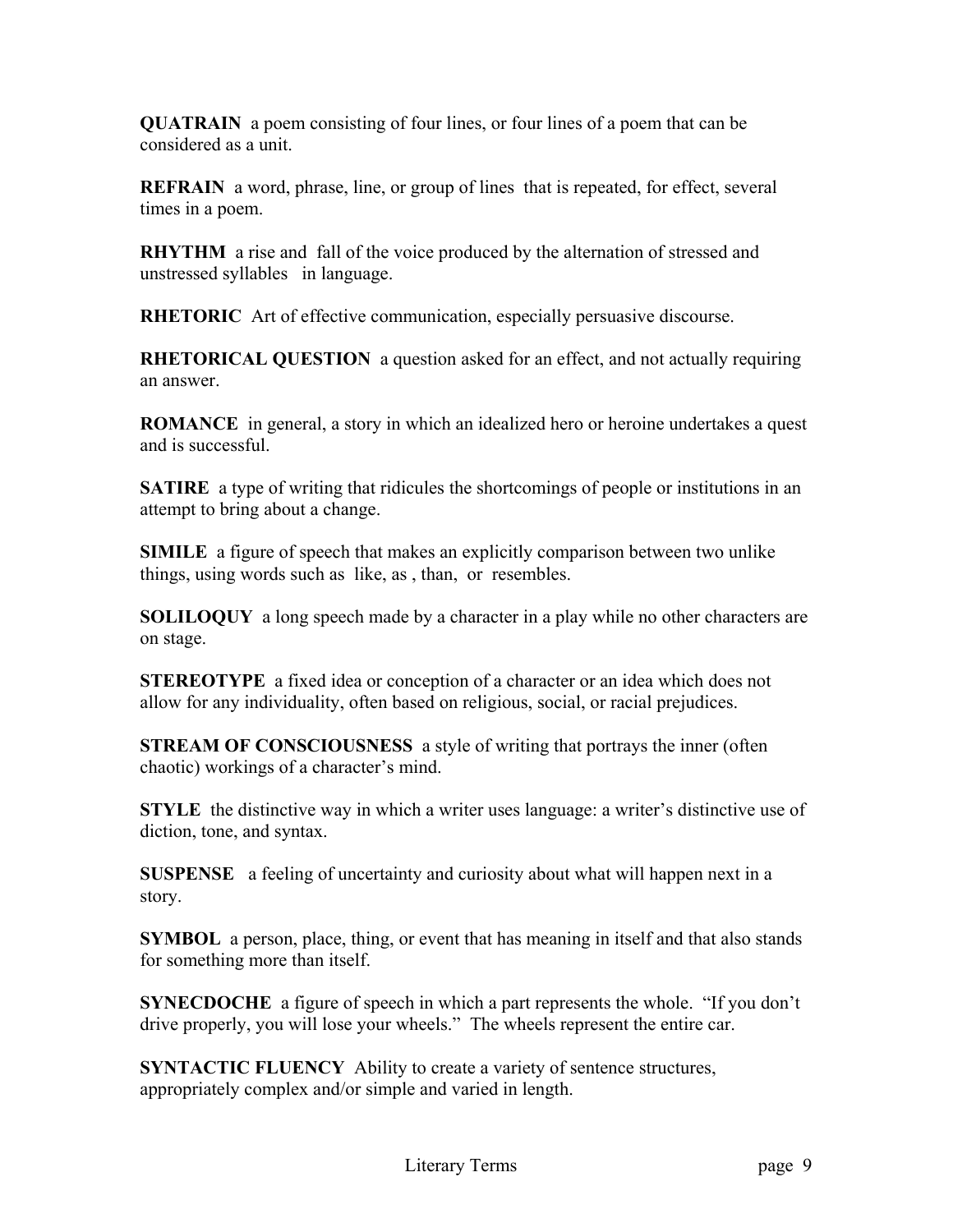**SYNTACTIC PERMUTATION** Sentence structures that are extraordinarily complex and involved. Often difficult for a reader to follow.

**TALL TALE** an outrageously exaggerated, humorous story that is obviously unbelievable.

**TELEGRAPHIC SENTENCE** A sentence shorter than five words in length.

**THEME** the insight about human life that is revealed in a literary work.

**TONE** the attitude a writer takes toward the subject of a work, the characters in it, or the audience, revealed through diction, figurative language, and organization.

**TRAGEDY** in general, a story in which a heroic character either dies or comes to some other unhappy end.

**TRICOLON** Sentence of three parts of equal importance and length, usually three independent clauses.

**UNDERSTATEMENT** a statement that says less than what is meant. **Example**: During the second war with Iraq, American troops complained of a fierce sand storm that made even the night-vision equipment useless. A British commando commented about the storm: "It's a bit breezy."

**UNITY** Unified parts of the writing are related to one central idea or organizing principle. Unity is dependent upon coherence.

**VERNACULAR** the language spoken by the people who live in a particular locality.

## **WRITING MOVEMENTS AND STYLES TO KNOW:**

**IMPRESSIONISM** a nineteenth-century movement in literature and art which advocated a recording of the artist's personal impressions of the world, rather than a strict representation of reality.

**MODERNISM** a term for the bold new experimental styles and forms that swept the arts during the first third of the twentieth century.

**NATURALISM** a nineteenth century literary movement that was an extension of realism and that claimed to portray life exactly as it was.

**PLAIN STYLE** Writing style that stresses simplicity and clarity of expression (but will still utilize allusions and metaphors), and was the main form of the Puritan writers.